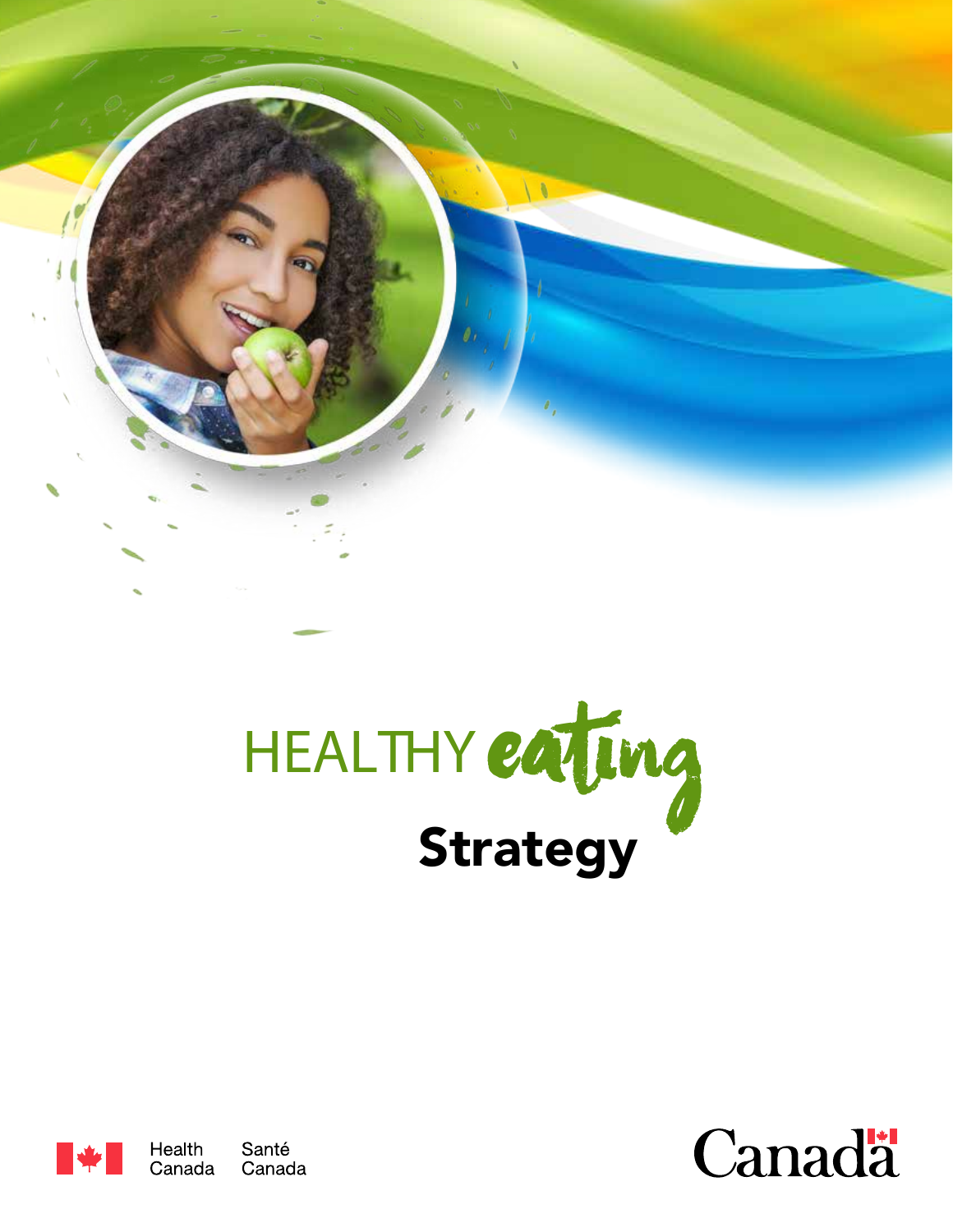**Health Canada is the federal department responsible for helping the people of Canada maintain and improve their health.** We assess the safety of drugs and many consumer products, help improve the safety of food, and provide information to Canadians to help them make healthy decisions. We provide health services to First Nations people and to Inuit communities. We work with the provinces to ensure our health care system serves the needs of Canadians.

Également disponible en français sous le titre : *Stratégie en matière de saine alimentation*

To obtain additional information, please contact:

Health Canada Address Locator 0900C2 Ottawa, ON K1A 0K9 Tel.: 613-957-2991 Toll free: 1-866-225-0709 Fax: 613-941-5366 TTY: 1-800-465-7735 E-mail: **publications@hc-sc.gc.ca**

This publication can be made available in alternative formats upon request.

© Her Majesty the Queen in Right of Canada, as represented by the Minister of Health, 2016

Publication date: October 2016

This publication may be reproduced for personal or internal use only without permission provided the source is fully acknowledged.

Cat.: H164-196/2016E-PDF ISBN: 978-0-660-06609-7 Pub.: 160194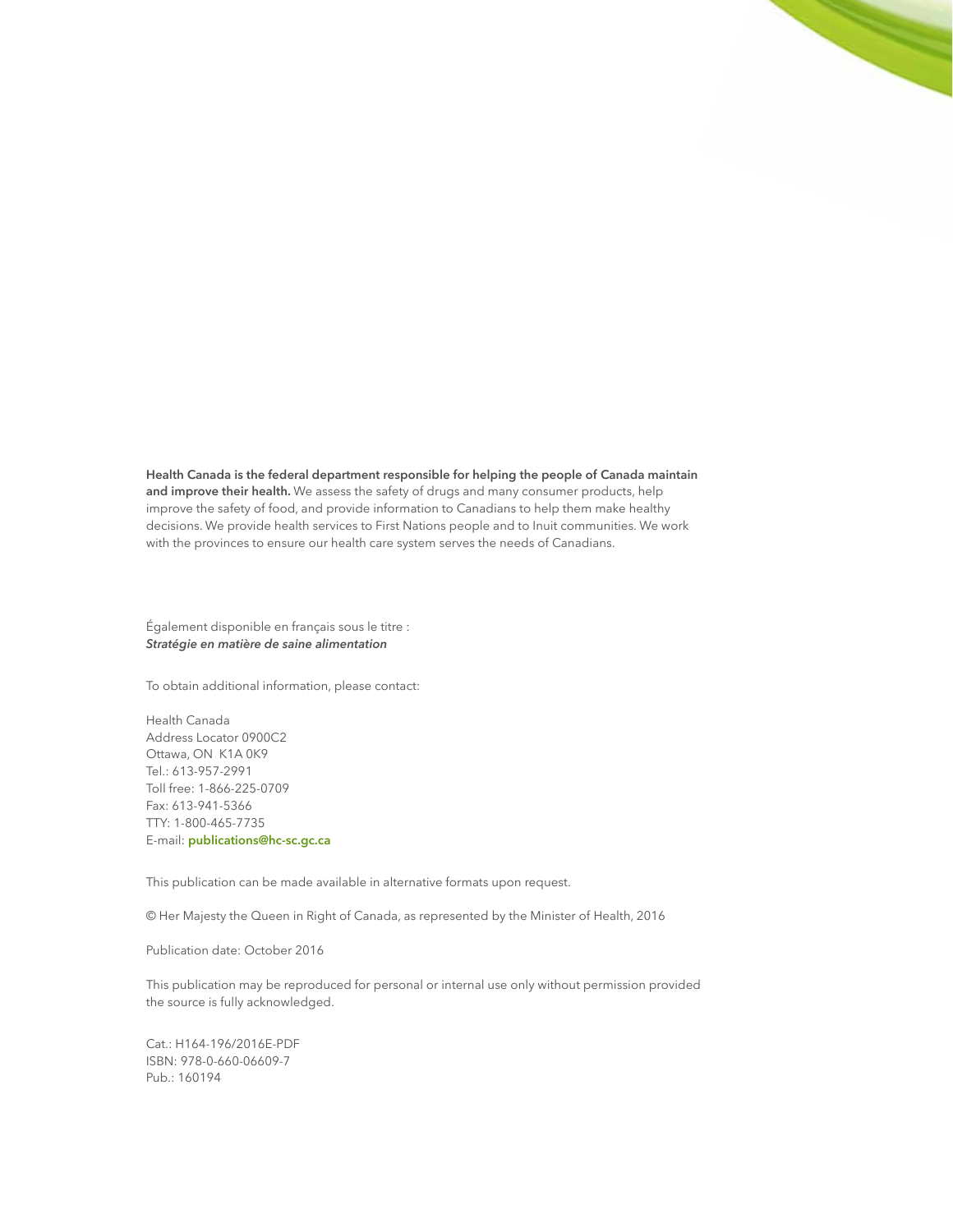### THE CHALLENGES OF HEALTHY EATING

One of the most basic elements of everyday life is eating. Every single day, meal after meal, we make choices about what to eat. Healthy eating is something most of us aspire to because we know it helps maintain a healthy weight and prevent disease. Most Canadians are aware of Canada's Food Guide<sup>1</sup> and are familiar with its recommendations on how to eat healthily. However, we have seen obesity rates and diet-related chronic diseases increase over the past few decades, even as our awareness and knowledge about healthy eating have increased.

*Healthy eating can be challenging due to several factors, some beyond the control of the consumer. This is why the Government of Canada is taking actions to make the healthier choice the easier choice for all Canadians.*

Evidence shows that many factors in our food environment influence our ability to make healthy food choices and to follow a healthy eating pattern. The food we have in our homes, schools, grocery stores, restaurants, as well as social influences and food marketing, have a major impact on our choices and make healthy eating a challenge for many of us<sup>2</sup>. An increasing number of foods high in calories, fat, sodium and sugars are readily offered in multiple settings, thereby challenging our ability to make healthy choices.<sup>3</sup>

In addition, there is a constant flow of changing and often conflicting messages creating a lot of clutter and confusion about what to eat and what not to. Billions of dollars are spent marketing foods high in calories, fat, sodium and sugars, with 80% of all food products advertised falling into

<sup>1</sup> **www.hc-sc.gc.ca/fn-an/food-guide-aliment/index-eng.php**

<sup>2</sup> **www.jhsph.edu/research/centers-and-institutes/teaching-the-food-system/curriculum/\_pdf/Food\_ Environments-Vocabulary.pdf**

<sup>3</sup> **http://apps.who.int/iris/bitstream/10665/94384/1/9789241506236\_eng.pdf**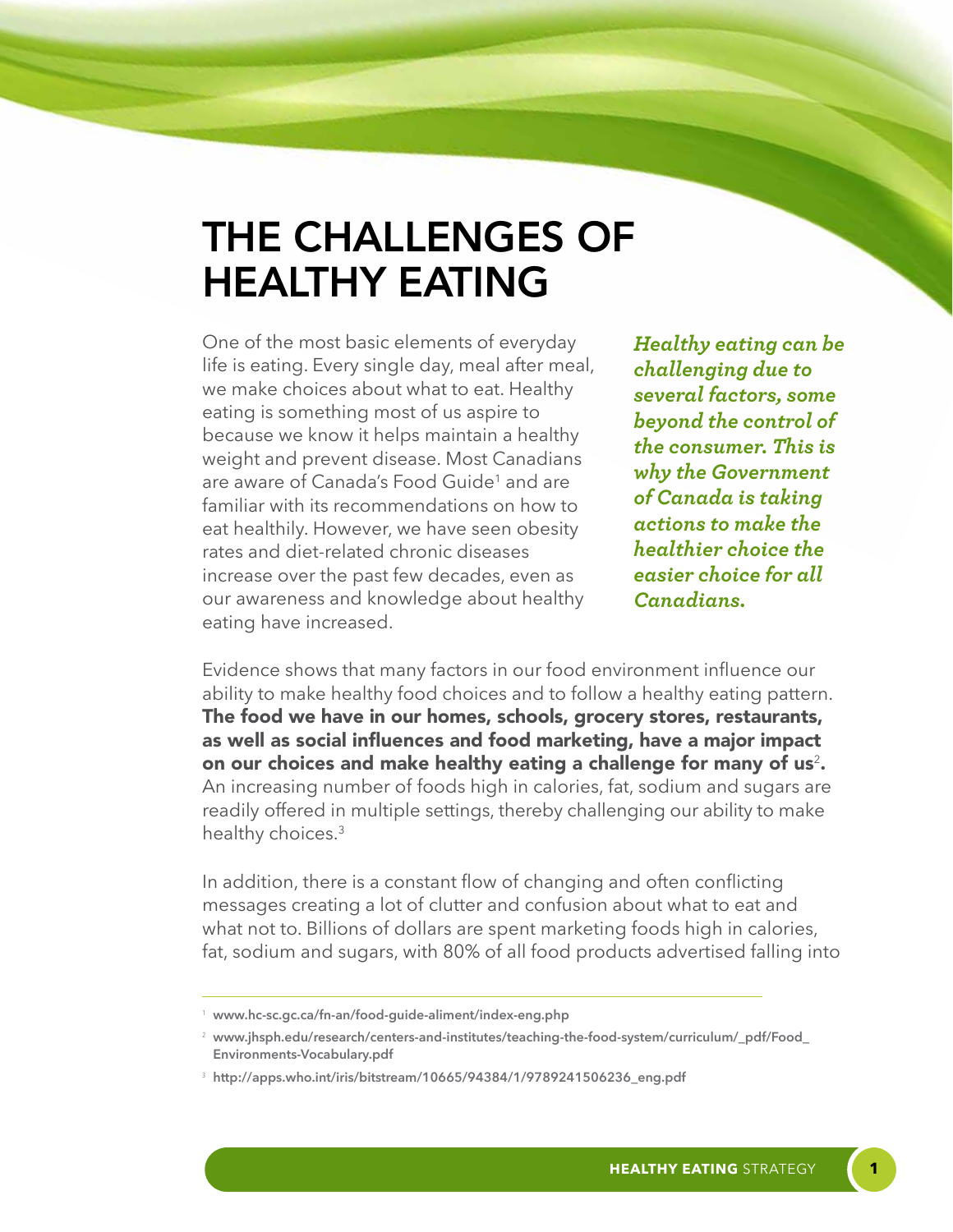this category<sup>4</sup>. Canadians face challenges in understanding and using nutrition information and there is increasing interest in simplified messages as well as systems that help consumers navigate the food environment.

The current state of our food environment is of our collective making, which means that we need to work together at all levels to improve it.

This collaborative approach is essential because the Government of Canada cannot act alone. Every sector of society must be mobilized for action.

#### We believe in a future where better food environments enable Canadians to make healthier eating choices as part of a healthy



**lifestyle.** Through our regulatory, chronic disease prevention and health promotion function, the Health Portfolio<sup>5</sup> will support Canadians in making the healthier choice, the easier choice.

The Health Portfolio will help improve the food environment through a new Healthy Eating Strategy that will help Canadians be among the healthiest people in the world. This strategy aims to: improve healthy eating information; strengthen labelling and claims; improve the nutrition quality of foods; protect vulnerable populations; and support increased access to and availability of nutritious foods.

<sup>4</sup> Potvin Kent, et al, 2012, Obesity, Volume 20, Issue 9, pages 1829–1837.

<sup>&</sup>lt;sup>5</sup> The Minister of Health is responsible for maintaining and improving the health of Canadians. This is supported by the Health Portfolio which comprises Health Canada, the Public Health Agency of Canada, the Canadian Institutes of Health Research, the Patented Medicine Prices Review Board and the Canadian Food Inspection Agency.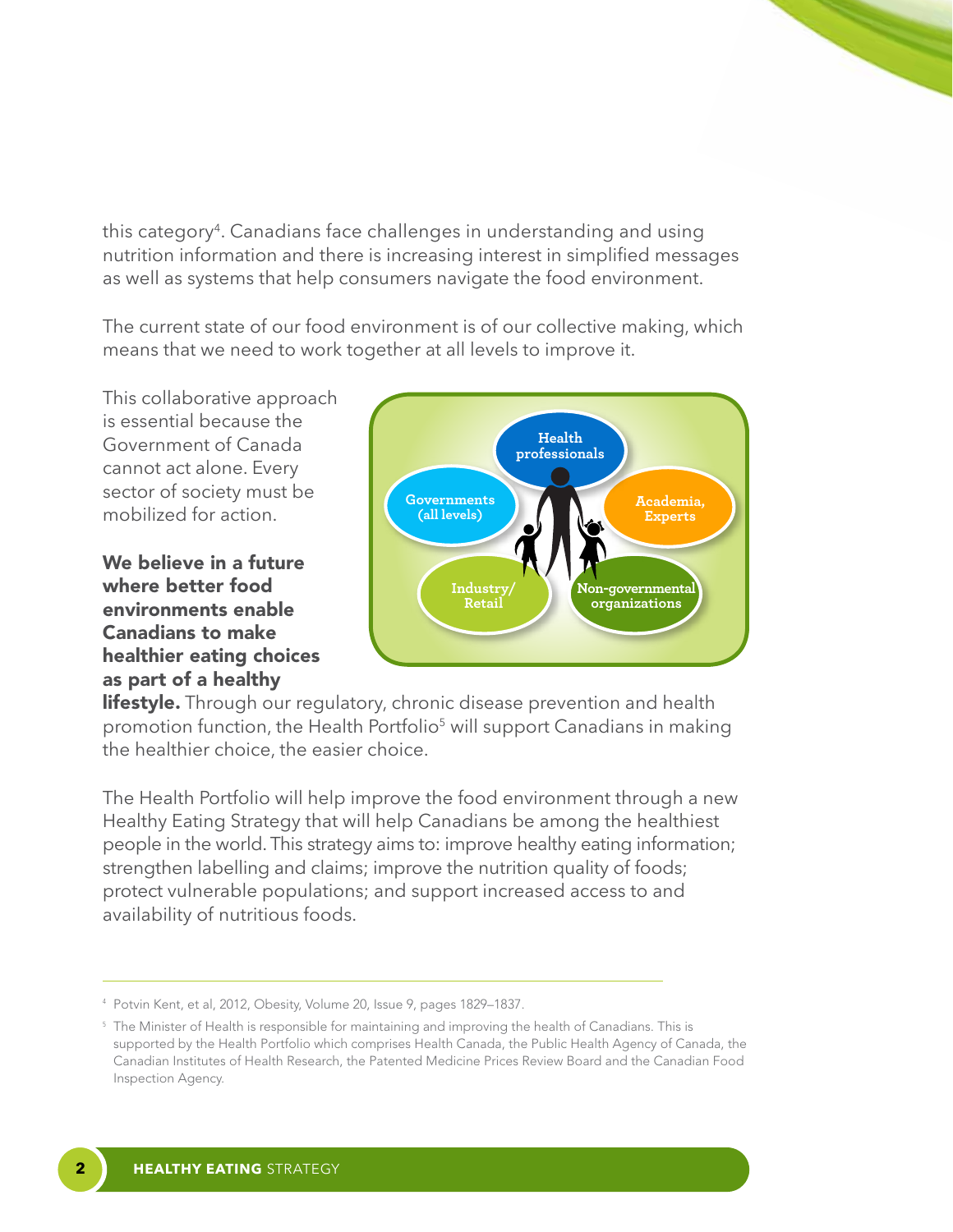# MAKING THE HEALTHIER CHOICE THE EASIER CHOICE

At the most foundational level, what we decide to put on our grocery lists, how accessible we make food in our home and which recipes we use to prepare meals has the biggest impact on healthy eating. To help Canadians navigate complex and sometimes conflicting nutrition information, Health Canada will revise the 6-page Canada's Food Guide into targeted products to communicate relevant, consistent and credible dietary guidance to Canadians.

*We believe in a future where better food environments enable Canadians to make healthier eating choices as part of a healthy lifestyle. Everyone has a role to play.*

Over the next two years, Health Canada will seek

input from Provinces and Territories, health professional associations, NGOs and the general public to inform dietary guidance and tools using a variety of mediums, including online and new technologies.

For most of us, information on what to eat is not enough. What we decide to buy can be influenced by other factors such as a constant stream of commercial messages and endorsements that trigger our most basic eating instincts, especially for sugary, salty and fatty foods. **Kids are particularly** vulnerable and must be offered the protection and support they need **to make healthy food choices easier.** To help improve this aspect of the food environment, Health Canada will restrict the commercial marketing of unhealthy foods and beverages to kids. We owe it to the next generation to reduce the influences that encourage them to consume unhealthy foods and beverages.

Another key part of the food environment is the retail establishments where we get most of our food. When we go grocery shopping, we usually see the produce section up front, which is an excellent initiative by retailers to improve the food environment. To further help retailers attract attention to fresh produce and remind Canadians of the health benefits associated with their consumption, Health Canada will enable a health claim for fruits and vegetables through regulations by the end of this year.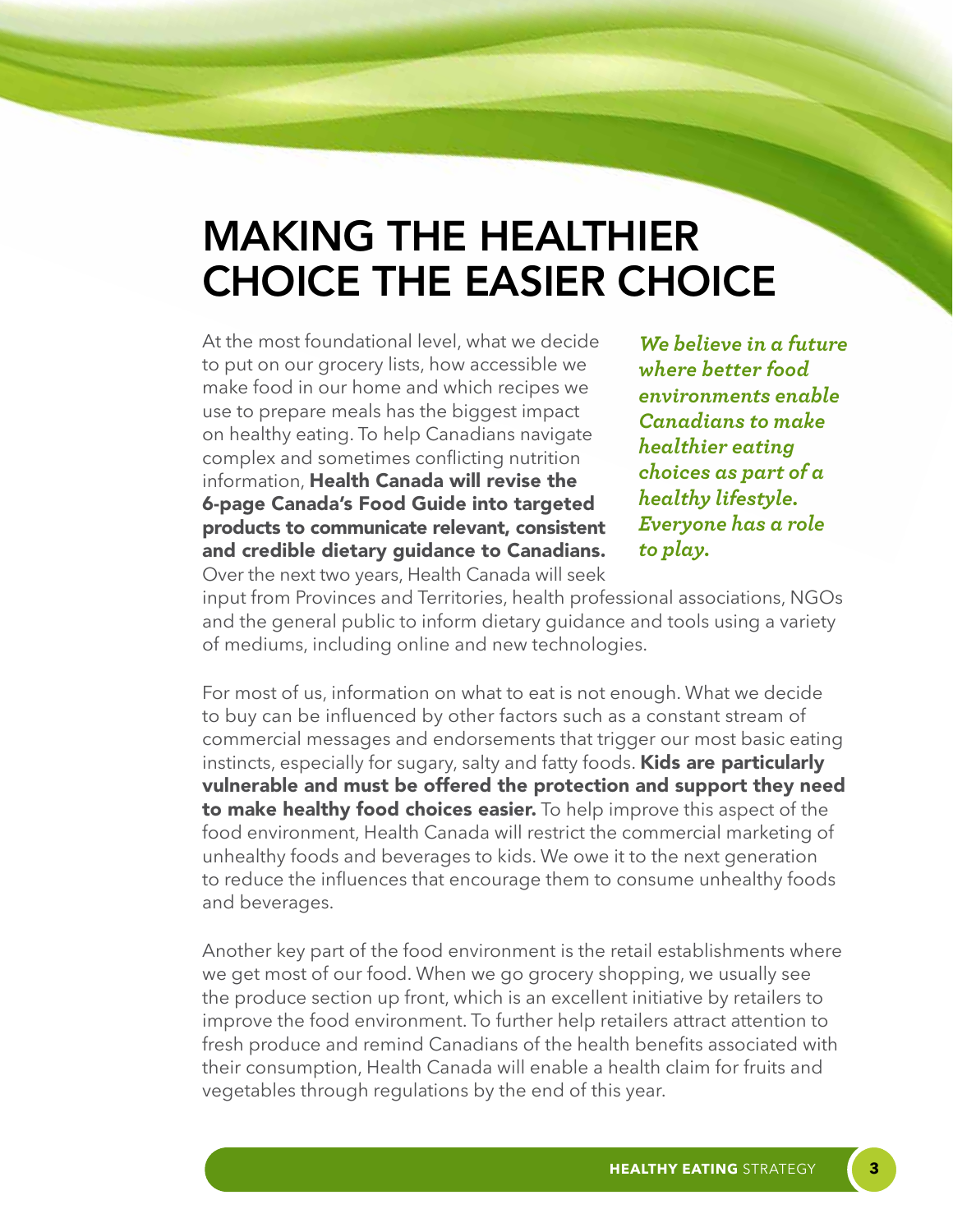What we see in the grocery store aisles now is different from what we used to see twenty, or even ten years ago. There are new and innovative products, and diverse foods and flavours from around the world that speak to both our evolving tastes and the cultural diversity of our population. We are often privileged to have a variety of options to choose from. Choice is a good thing, so long as we are able to make informed choices. We need to have the right tools to access, understand and use nutrition information to make healthier choices. Food labels are an

*Health Canada will consult Canadians on front of package food labels aimed at helping Canadians make healthier and more informed choices, particularly on sugars, sodium and saturated fats.* 

important vehicle of such information and Health Canada works with the Canadian Food Inspection Agency to ensure that food labels are truthful and not misleading. When we pick up two products in the grocery store aisle or local market, we can compare the Nutrition Facts table on the back to help make healthier choices. But some of the information needs to be updated and it's also difficult to compare similar products that have different serving sizes. To help make comparisons between similar food products easier, Health Canada will finalize regulations pertaining to the Nutrition Facts table and List of Ingredients on food labels by the end of this year.<sup>6</sup> These changes reflect the latest science as well as what we heard from Canadians and stakeholders over two years of consultation and engagement<sup>7</sup>.

We also heard that Canadians want simpler and easier to access and use nutrition information on food labels. This is why Health Canada will **engage** the public and stakeholders to seek feedback and input on a proposed front of package labelling approach aimed at helping Canadians make healthier and more informed choices, particularly on sugars, sodium and saturated fats.

<sup>6</sup> **http://healthycanadians.gc.ca/health-system-systeme-sante/consultations/food-label-etiquette-desaliments/process-processus-eng.php**

<sup>7</sup> **www.hc-sc.gc.ca/fn-an/alt\_formats/pdf/label-etiquet/modernize-report-moderniser-rapport-eng.pdf**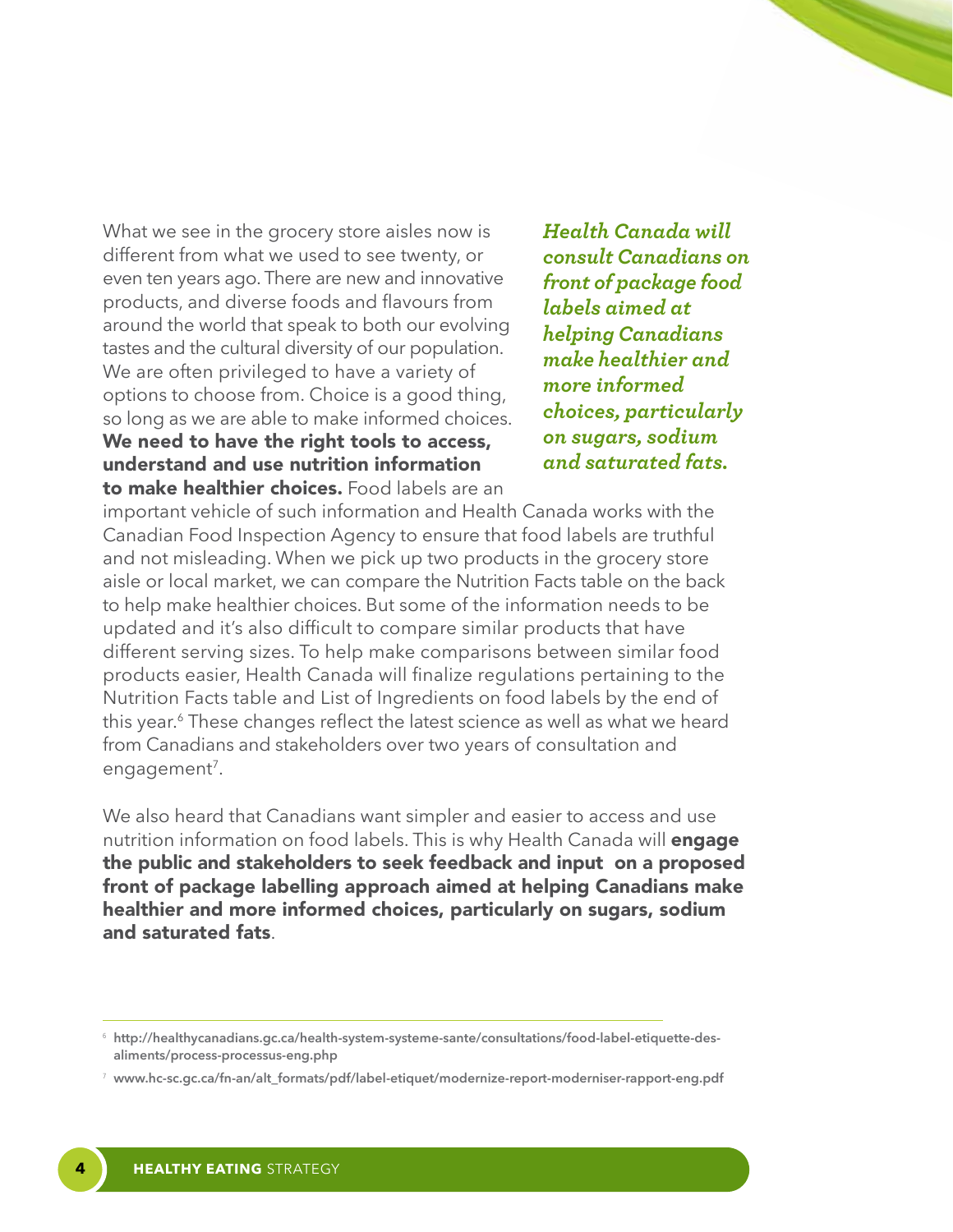The nutritional quality of our food supply is another problem that we need to address. For example, many of our processed foods are high in sodium, and excess sodium intake increases the risk of hypertension and other chronic diseases. Most of us are consuming too much sodium, well exceeding the 2.3 gram daily maximum, $8$  the amount in about 1 teaspoon of table salt. In order to improve the availability of nutritious food options, we

need to lower the amount of sodium in processed foods. However, this must be done gradually because sodium is used for food safety purposes in some foods and gradual reduction allows for consumers' tastes to adapt without reaching for the salt shaker. Health Canada will continue to work with food processors and manufacturers to reduce sodium in prepackaged foods, with active government oversight and reporting to Canadians on progress.

*Health Canada will improve the quality of foods available for Canadians by implementing measures that reduce sodium levels and eliminate industrially-produced trans fat.*

We know that Canadians are eating out more frequently and when they do they consume more sodium from the food prepared in restaurants and foodservices than when they eat homemade food. This is why Health Canada will work collaboratively over the next two years to **develop sodium reduction** targets for the restaurants and foodservice sector. Moreover, Health Canada will engage the provinces and territories to explore the best approach to provide nutrition information in restaurants and foodservice establishments.

Despite significant commendable progress by the food industry, some of our foods remain high in trans fat. This means that some of us are still consuming more than the maximum level recommended by the World Health Organization, which increases the risk of coronary heart disease. Trans fats can be naturally occurring or industrially produced. Partially hydrogenated oils (PHOs) are the main source of industrially produced trans fats. As part of our efforts to improve the nutritional quality of the food supply, Health Canada will engage the public and stakeholders to seek feedback on a proposal to eliminate industrially-produced trans fat from the food supply.

<sup>8</sup> **www.hc-sc.gc.ca/fn-an/nutrition/sodium/index-eng.php#a2**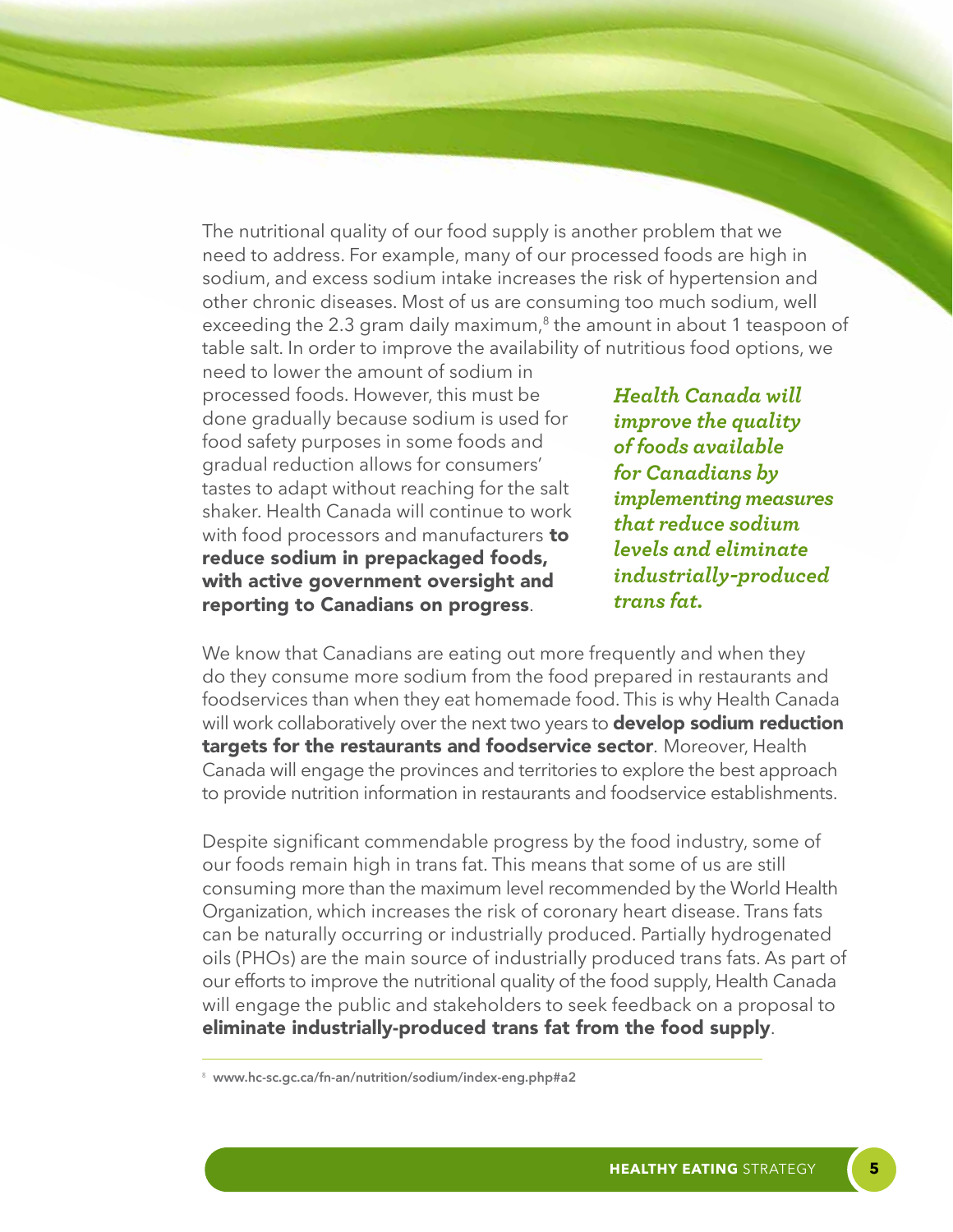In addition to improving nutrition information and the nutrition quality of the food supply, it is important to have access to and availability of nutritious foods.

The Nutrition North Canada program is one way in which the Government of Canada supports increased access to and availability of nutritious foods. The program, through Indigenous and Northern Affairs Canada, provides a retail subsidy to help make perishable nutritious foods more accessible and more affordable to residents of isolated northern communities without year-round surface (road, rail or marine) access. Health Canada and the Public Health Agency of Canada also provide funding support for eligible communities to deliver nutrition education activities to increase knowledge of healthy eating and develop skills in selecting and preparing nutritious foods.

Effective October 1, 2016 NNC was expanded to an additional 37 isolated northern communities. This change will help more families living in isolated northern communities to have access to affordable and nutritious foods.

The Government of Canada is currently engaging with Northerners, Indigenous partners, retailers and suppliers, provincial and territorial governments, and other stakeholders on ideas to keep improving the program and ensure it is sustainable for Northerners. For more information visit: **www.nutritionnorthcanada.gc.ca**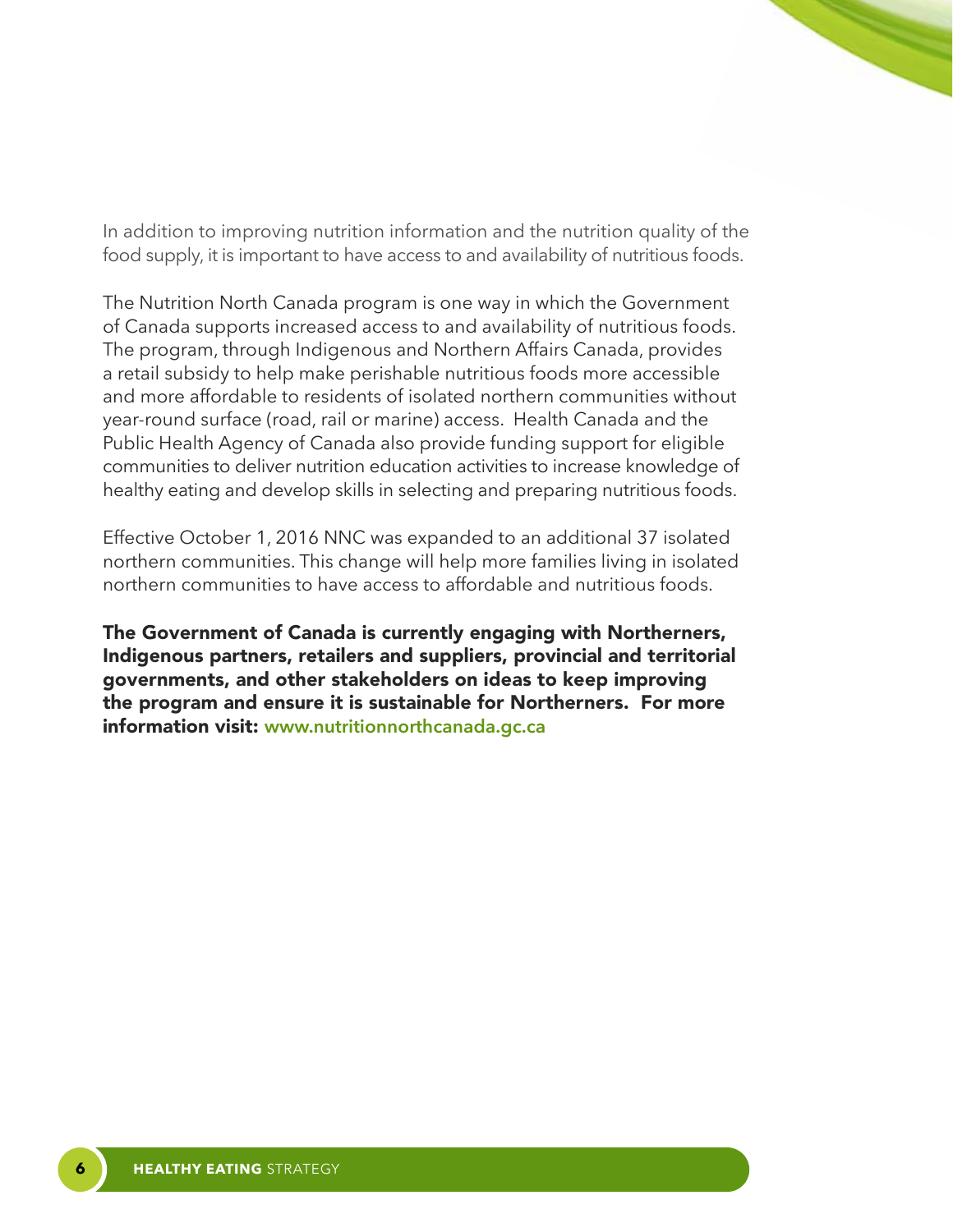# IMPLEMENTING CHANGE

The food environment is a complex and interconnected network of factors and public policy needs to affect multiple parts of the network to affect real change. By taking concrete action on these key areas, we believe that this new approach to addressing healthy eating can have a meaningful impact on the long-term health of Canadians.

This approach seeks to make better use of all federal policy levers working together in a consistent and mutually reinforcing manner to effectively achieve our policy objectives. In the areas of identified federal action, the Health Portfolio will continue to support policy decisions on the basis of robust scientific data, and strengthening our evidence base and research capacity by investing in food supply and population data.

*Health Canada will work with its partners and remain committed to evidence-based decision making, openness, transparency and meaningful engagement with the public and stakeholders on healthy eating initiatives.*

The Health Portfolio will capitalize on its funding programs and strategic partnerships

to increase the uptake of healthy eating interventions and initiatives and to promote healthy and supportive environments for Canadians.

Furthermore, awareness, education, knowledge translation and outreach **activities** will support the implementation of these healthy eating initiatives.

Health Canada remains committed to **responsible regulation-making**, taking into account costs and benefits as well as realistic implementation periods. There will be concrete milestones and timelines, all the while **measuring and reporting on progress** to Canadians and evaluating the public health impact of our collective actions against key indicators.